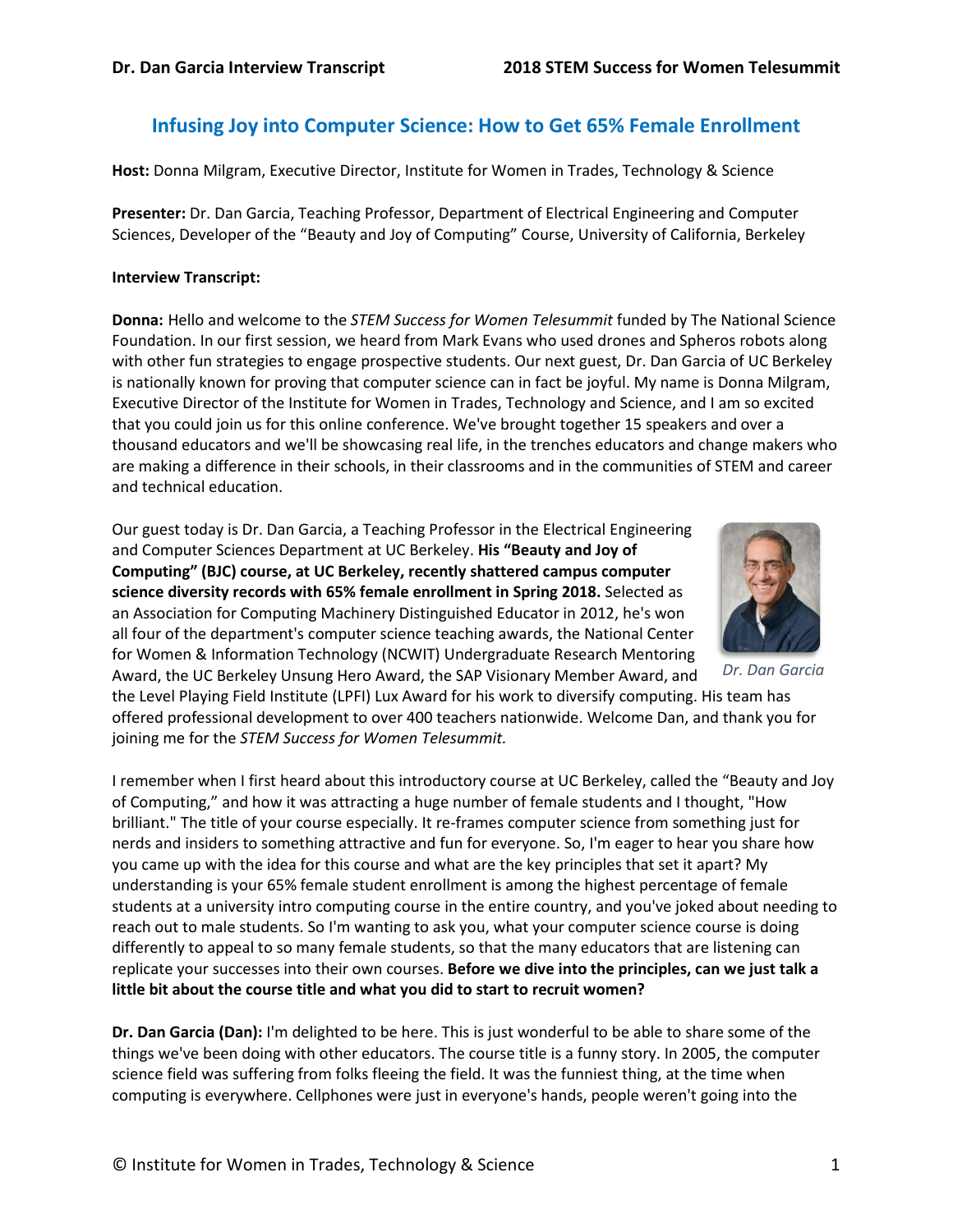major. Grady Booch came and gave a keynote address at the SIGCSE, that's the Special Interest Group Computer Science Educators Conference. It's kind of an annual conference that all CS educators go to. He said, "What's missing about today's computer science course is that, that was there when I had it, what's missing is the idea of the passion, the beauty, the joy and the awe of teaching and making a computer do what you can't, maybe creating artificial words that weren't there before."

We started a series of talks called, "How to bring the passion, beauty, joy, and awe back to computing?" at the SIGCSE Conference. Every year, I was moderating this and bringing some speakers in and that phrase, "passion, beauty, joy," came in. As we were thinking of redoing our big non-major's course, we said, "Let's call it that." We thought about it and we said, "Passion is something that's inherent to the person. You don't teach passion, so you can't do that one." Richard Karp, who's the Turing Award winner of our department said, "Awe doesn't have the right meaning because it's shock in awe and awe is something you look at and you can't really touch," so we said, "Just keep it simple and go with beauty and joy." And we said, "That's it! The Beauty and Joy of Computing." And we were sold.

**Donna:** I love that title, and here we are in 2018, it's sort of hard to imagine that there wasn't interest in computer science. Things have changed so much. So I will say, for females interest has really gone down, and there's statistics to show that in computer science, but yet with regards to your course the interest has gone up, which is why you're here. **So because there wasn't a lot of interest back in 2005, how did you recruit for the course in the beginning?**

**Dan:** Sure, well what we had done is as I said ... We had this course, it was a text based language and it was all about computer science. It was really our intro course CS1, our first course for majors. And we kind of took the first six weeks and stretched over 15 or 16 weeks. So it really wasn't anything other than what the normal majors were getting. We said "Let's rethink the whole thing. Let's think about what courses should be ..." And by the way, I need to say, all of this came from October 26, 2008. Jan Cooney at the National Science Foundation, she had a major summit that brought all the CS educators together to think about could we have a new non-majors, both university courses, and could we have a course at the AP college board level. So that was the meeting that got me started, so I need to give credit where credit is due. Jan really got the ball rolling.

Again, 2008, I ran back to Berkeley and said, "We need to rethink our course." And so we literally had four whiteboards, and we had my colleague Brian Harvey and grad students and undergrads who were wanting to do this. It was really a fun design process of how we could take the best things from our old course, preserve those, and then swap out all the things that weren't working and just really make a chance to change everything, so that began the design process. And what we really did was start very small, when we first finished the first version of the course, we were moving from a text-based language to a graphical language. We looked across the country and we saw that Scratch was an amazing language, the best interface, the blocks-based model of programming was really the way we wanted to go.

But it didn't allow us to write functions. We had to be able to write functions that could encapsulate how to do something, give it a name, give some arguments to it and do all that. They couldn't do it at the time. But there was a programmer named Jens Mönig who had a version of Scratch called BYOB, Build Your Own Blocks, and we said "Well let's try that." So we all made the decision to keep the course really small initially, so we didn't try to open up to everybody, it was actually in the pilot stage for two full years. So the first year we only allowed 16 students in so we could really get to know them. We actually had like eight staff, and the students worked paired programming, so literally every pair had a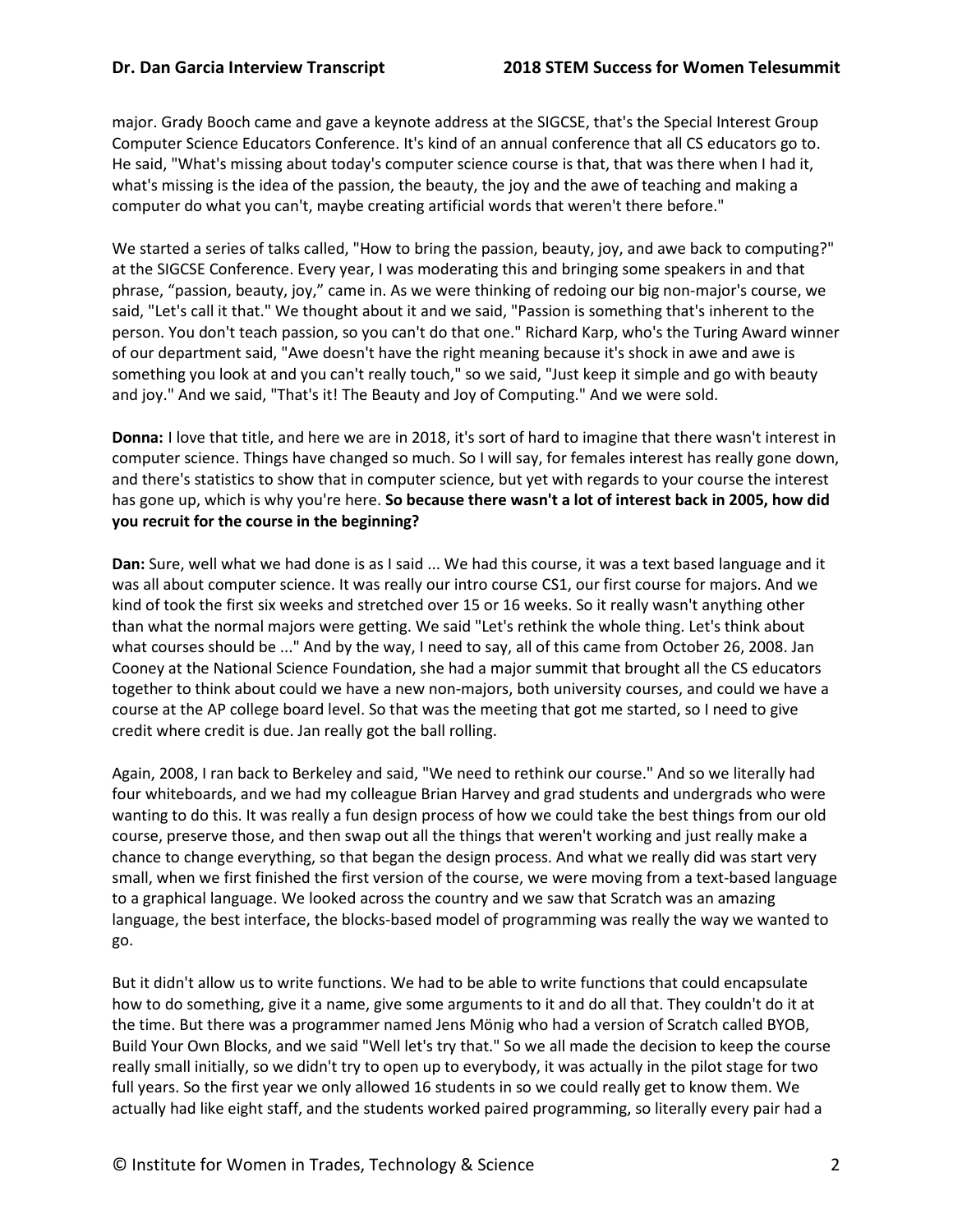person working with them making sure they were having no trouble and making sure the software held up, because we really didn't know if the software could hold up.

So that became 16, the next semester we went back to the drawing board and really polished it up so we didn't offer the semester. Then we came back and we said, "Let's open it up to as many people that could take it." And no one knew about it, the word hadn't gotten out. So it went to 80, and then 160, and then 240, and then 300, and now we're kind of at a steady state of about 500 a year, so we're really delighted about those numbers.

#### **Donna: Wow, now I'm curious, when you were piloting it, did you have half women in that initial 16?**

**Dan:** Actually the funny thing is we did, I think of the 16 we had 7 women. So we were in the range between I'd say 35-45% all throughout. All throughout the entire process of all the ten years now almost we've been doing this. And the funny thing is, we wouldn't be having this phone call if it weren't for a keynote I gave at a conference at Association for Computing Machinery (ACM) Richard Tapia Conference for the Celebration of Diversity in Computing, and I mentioned that we had just, the Spring of 2013, just eclipsed 50% enrollment in women. I asked the campus to pull the numbers and it had never happened before. So that was a big deal. And it got tweeted, this is the funny thing, it got tweeted as "Berkeley is now 50% women." That's the incorrect tweet, as a department we're not, as a major we're not, but that particular course we are.

But because the tweet seemed to imply that the whole department was, then everyone was calling. So I'm getting calls from everybody, the front page of the San Jose Mercury News, and I corrected them every time. Whenever they'd ask me I'd say, "That's actually not what it is, here's what it is." But once we got on the phone they still wanted to hear the story, so that got a bit of national exposure, and what's wonderful is as that national exposure kind of bubbled down to people telling their friends, and I would always tell the students tell your friends this course is better. There's a lot of project work in the course, so I would say, "Tell your friends so they can come and you can have a better experience in the projects."

That word of mouth really was the thing that got it rolling, it was really interesting. Once that had continued, the numbers continued to grow and next thing you know we hit 50%. And then what's funny is I didn't do any more recruiting, it was kind of word of mouth. I did my thing and I was getting some national exposure so maybe they were seeing that. The next time I looked, now we're at 60% and the next thing I look this semester we were at 65%. So I haven't done anything other than do the same thing. There's a lot of other things I've done, but I haven't done any explicit recruiting, I just basically let the course sell itself. I think that's the best thing. It's best when students have really been engaged by the course.

Every year I have students come up to me. In fact, the second year, students came up to me one after the other and just tugged on my shirt and said, "Dan, can I tell you how this course has changed my life?" And I'd just gotten a cellphone that had a video camera, so I said, "Can I put you on video for this?" And they'd say "Sure." So I went to the neighboring classroom and I recorded their story, and story after story came that particular exam. It was a hard final exam I don't know why they weren't angry at me and come at me with a sock full of quarters, but they all wanted to tell me how this course changed their life. I put those all on our front page, there's a YouTube playlist that houses it. And that might've helped, to have students tell in their own words why this course meant so much to them. So really if you're going to do recruiting, let the students sell it. Because it really is meaningful having someone else say "Come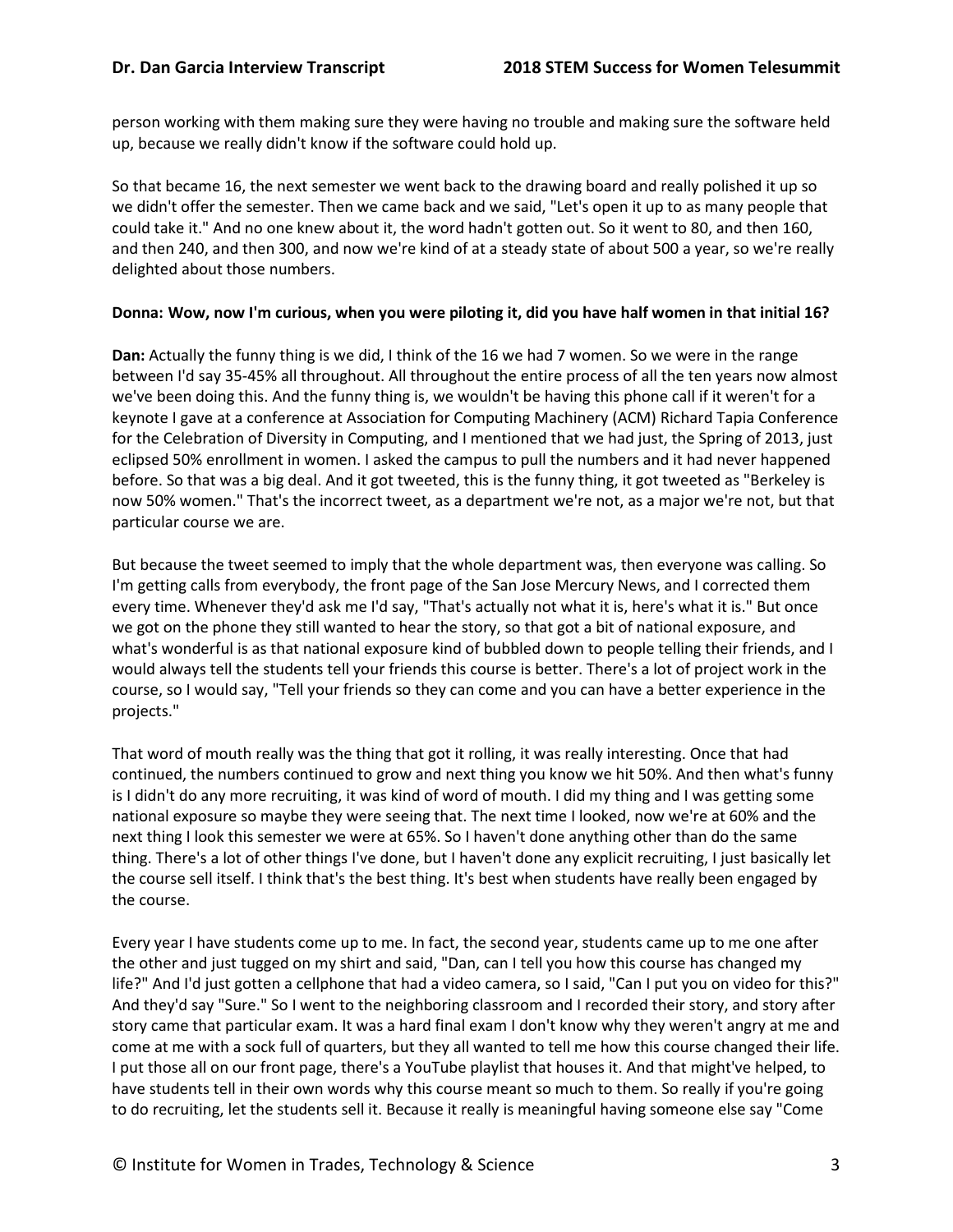try this!" It's best to have the people who have experienced it and really have had it make a difference for them sell it for you.

**Donna:** I heard a couple different things. One is, of course, the testimonials from the students themselves, which you videotaped and are now helping to recruit and you have on your department's page. The other is that you've got some social media press, you've got both social media via Twitter and some press, and that helped as well. But the most important thing that I heard I want to go back to, which is you didn't just take the course that you already had and give it an attractive name, you actually fundamentally changed the course. And you did it over two years. You piloted it, you had female students as part of that pilot, so you were getting that feedback in the loop to any modifications you were making. **Can you talk about what kind of changes you made to the course and why you made them?**

I know that you and I have discussed that you have a number of different principles in terms of changing the course content and pedagogy, I think it's really important for our listeners to understand it's not simply repackaging, but it's making some fundamental changes to the course itself that makes it appeal to a broader audience and female students in particular.

**Dan:** Exactly that, if you just change the name but don't change it you're just whitewashing it and that's really not doing the right service to the experience of the students. So it was really interesting, because that meeting I mentioned, that Jan Cooney led, began the creation of a new College Board course called Advanced Placement Computer Science (AP CS) Principles, and I've been involved in that in the development committee. So this is a high school course that's now in many, many high schools across the country. It's the fastest growing AP course in history. So that course really came out of that meeting, so that conversation that happened at that summit really informed a little bit what we were doing and informed obviously the National College Board Initiative.

So that CS principles course, and by the way we became one of the first five national pilots for that course, so the national pilot was a university course that says "We can teach this course at the university level, and we can also have it work in high school." Because really there wasn't a non-majors course that had those elements. If there really was a non-majors course at any university it was kind of about fluency and learning what the terms are, maybe poking at it like a fish bowl where you're not really doing it, you're learning what they are, but you're not doing it. Or it's like we were doing, as I said incorrectly, we were just having the CS1 course, the intro course to majors, be a little slower. And that can obviously help the students do well in CS1 because they've done it slower first and then you come in to full speed. But it's like a horse with blinders on it, it really wasn't opening the vision for what computer science can be and what computer science is today.

So I need to give credit to a lot of people as I talk about how we built the course. First I need to give credit to my colleague Brian Harvey, and Tiffany Barns also became part of our early team in "Beauty and Joy of Computing." So I need to give credit to these amazing educators who have really been fundamental in making this course succeed. AP CS Principles also had a whole team of folks who built that course, so there are seven big ideas within that course, and those big ideas became a fundamental piece of our course. So those big ideas are creativity, abstraction, data and information, algorithms, programming, the internet and global impact. And you'll notice that programming is 1/7th of those, so it isn't a programming course. That's one of the things we had to sell to educators, this is not a programming course done differently, this is a fundamentally different course. So I really want to give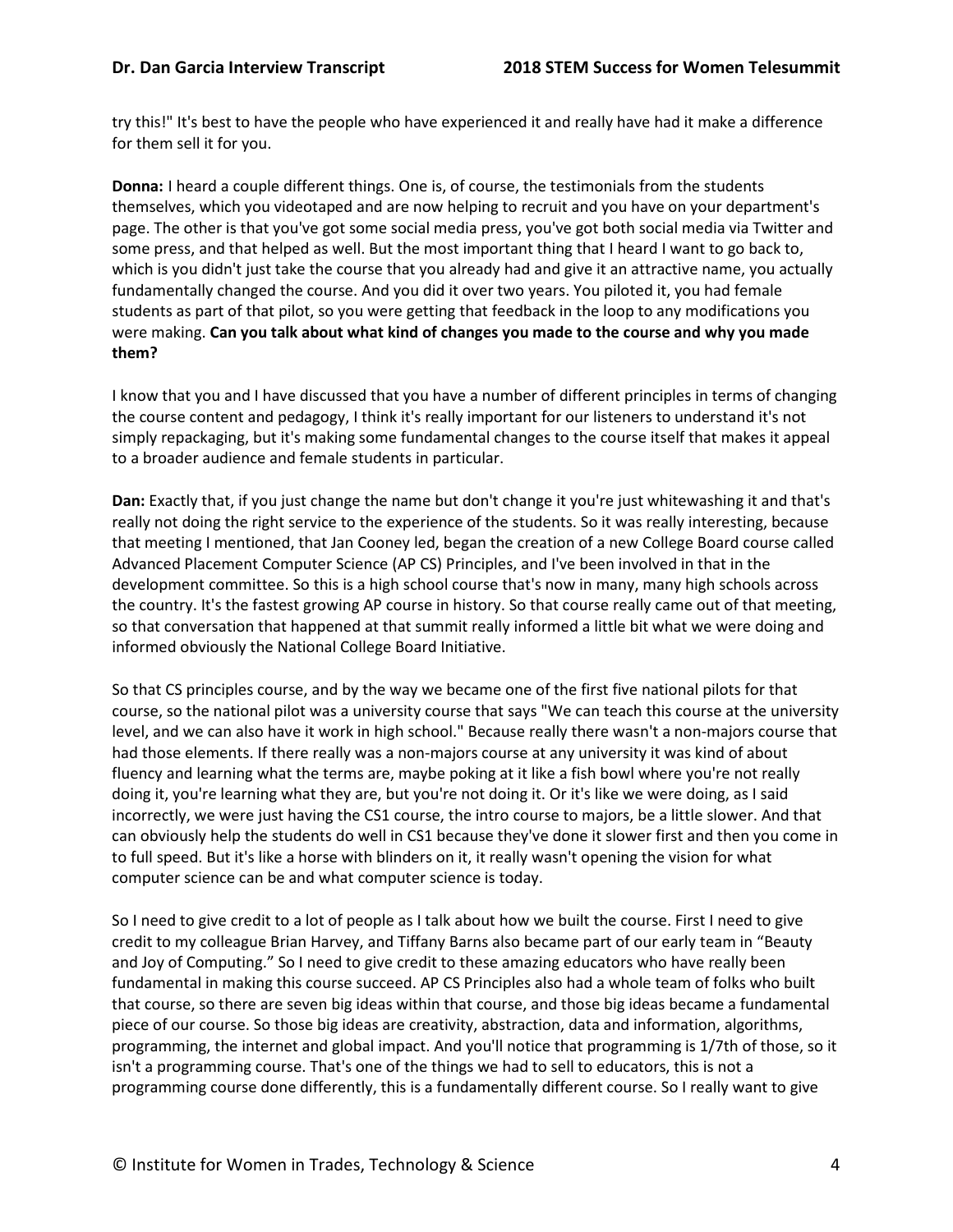credit to all the folks in the CS Principles team, which is a lot of high school teachers and a lot of university folks.

But our particular flavor of CS Principles, in the "Beauty and Joy of Computing", we did some things that were a little different, above and beyond I would say, the CS Principles course. So we take a functional course to programming, so we wanted to bring the spirit of scheme with us. So that means you're not sitting in four loops, but you're thinking in really powerful abstractions. So we actually teach an idea that is not taught, as far as I know, in almost any of the CS Principles course or non-majors course or even courses that are taught at a CS1 or CS2 university level, which is functions as data. That's a natural, that a function, like 'sin of x' or something can be something you pass into another function and do that. And that allows you to not deal in four loops and deal with the low level, but fly with the birds rather than just wallow with the pigs.

We also teach a very difficult idea in addition to abstraction of recursion. And recursion is something that many people say "Whoa, don't teach that to non-majors." But it's so powerful, especially if taught with a visual language, and especially if you teach it where you're letting them create fractals and create design patterns and then make their own wonderful pictures and kind of celebrating that, rather than competing to do that, you're celebrating that. I also need to give credit to the folks who've been working with us through the National Science Foundation, EDC the Education Development Center, they're the folks who took our university course, as I mentioned we work with 400 teachers and there are 840 people on our mailing list. So almost a thousand folks are working with us nationwide and actually worldwide. There are folks in other countries doing "Beauty and Joy of Computing" as well.

They've taken our course and "high-schoolified" it, they have really added differential learning, upped their exercises more, staggered sets of that, more scaffolding, so they're a delightful design team, and it's like murderers row in terms of being able to work with these amazing folks and team to be able to bring that to high school. So they're the ones who are creating the course which is now taught nationwide in high school.

We still have the Berkeley version which is a little different, but we're kind of going to be merging it pretty soon, but essentially that's a great group. And I should also mention that we're part of the National CS For All effort, so this movement to bring computer science to K-12 and in our particular instance to the juniors and seniors and sophomores of the world. This is part of the National CS For All effort and I'm delighted to be part of that as well.

**Donna:** Now this sounds very different than many traditional computer science courses, and I want to go back to one of the things you mentioned earlier in the initial pilot which is paired programming. **Can you explain to our listeners what that is and why it's a part of the course?**

**Dan:** Sure, paired programming was not our invention. Laurie Williams of North Carolina State University (NCSU) was one of the initial leads of that, and the idea is you're never alone. One of the hardest things about being in an intro course is you get there, you're in a lab, you're asked to do a challenge and if you can't do it, you feel frustrated and you say to yourself, "I don't deserve to be here." But if you had somebody else who was with you and they're having trouble to you feel "At least it's not me." So paired programming is the idea that you sit side-by-side with another person in your class. One computer, one keyboard, one mouse. It's not two computers side-by-side, it is one computer. Which actually helps for a lot of folks who are challenged in terms of the number computers that are working in their laptop cart or something because you only need half of them.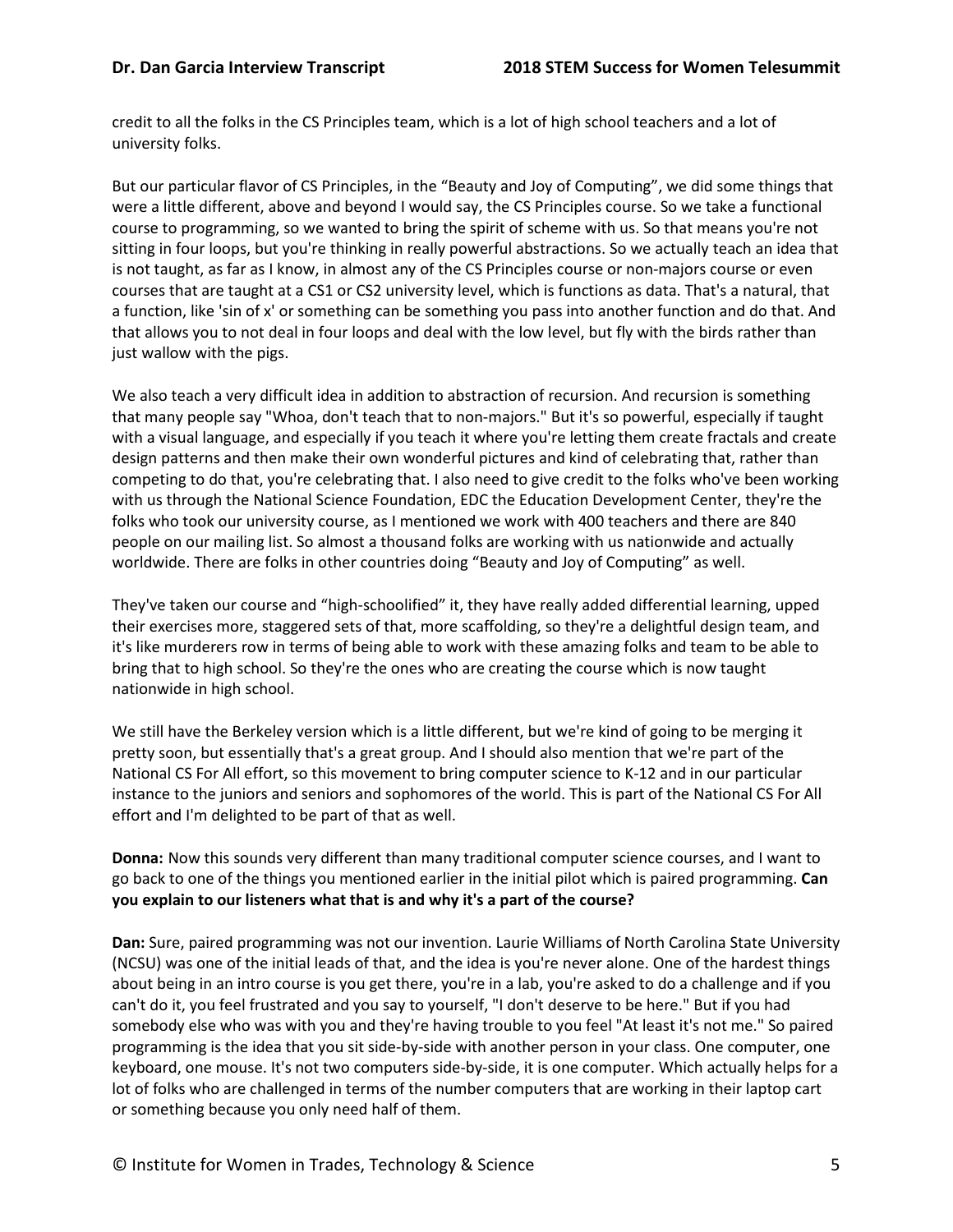So you have this system, you have hopefully staff helping people and circling the room, and because working with teams you're only dealing with half of those people, so it even helps in terms of the ratio of instructors to students as I mentioned. So you've got people working side-by-side, so what'll happen is there'll be one driver and one navigator. The driver is the person on the keyboard, on the mouse, with the screen. Both people have the screen, but one person's kind of doing the entering. The navigator is helping them do that, the navigator, as you would imagine in a driving situation, is helping them, "Oh, use this function!" They're looking things up, they're pulling the manual out, they're doing the thinking in some sense and the driver's just kind of doing the driving. And then 20 minutes later they swap, and the thing you can never do is you can never have the navigator grab the wheel, you can never have the navigator grab the keyboard or mouse. They can point at the screen, but they're really supposed to just be driving the process.

In fact, the navigator has the harder job. The driver just kind of operates the keyboard and types. And then you switch it, so every 20 or 30 minutes you do the swapping. And so by doing these labs, and we weren't doing this before, by doing that in labs, everyone gets to meet each other. And by the way you rotate, you don't have the same team every week or every lab, you do some rotation until people feel comfortable and find someone they really like working with and then they can lock in so you don't force the rotation on them. So there's a couple of best practices that are kind of pluses on that. But the idea is you're meeting the rest of the class, the class is getting a little smaller, you don't feel you're so isolated, and this really does help students who get to college and are freshman and don't know anybody else. All of a sudden boom, you've got a buddy. And then next week you've got another buddy. You start to feel like, "Hey, I'm part of this community." You're part of a learning community that's moving forward to get the material.

**Donna:** Now we have in our proven practices collection on our website, IWITTS.org, a study on peer programming done at UC Santa Cruz that had over 500 participants and a control group. And the students that received paired programming chose CS as a major and persisted at a hugely higher rate. Female students in particular, because all the research shows they prefer collaboration, but even male students also ended up persisting and pursuing CS as a major at a higher rate because of the paired programming that you're describing. Such an important principle. **Something else that you talked about that I'd like to ask you to expand on a little more is, can you also just talk about the project-based learning and the active learning that is part of the course?**

**Dan:** Sure. One of the things that we did is make sure, and this was delightful, we've always allowed students to choose their own projects. And that goes counter to a big movement that I honor, which is in a lot of CS1 and CS2 courses, you pick the nifty assignments, you pick the best assignments. And then rather than have a boring assignment for everybody, you pick a better assignment for everybody, and these assignments are obviously more nifty. But I really want to run counter to that, because I believe the hard thing to do is to find a way to have a fair rubric across any set of projects. Let the students choose their own projects. So sometimes I'm anti-nifty in a sense. Nifty means you pick a great thing for everybody, and I'm saying, "No, let everyone choose what's important to them." That is really critical in letting their interests bubble forward and letting them have agency.

So the idea is, students pick projects that they've always wanted to write rather than being thrown into, "Well, I'm writing a Pac Man or a guessing game." Or some kind of a data simulation. No, it's about what I care about, and if I care about a tutorial for students to learn science, one of our highlights is that students wrote tutorials for their younger brothers or sisters to do that, we can do that as well. So it allows that. And the hard part is having a fair rubric for everybody, but there are ways to get around it. If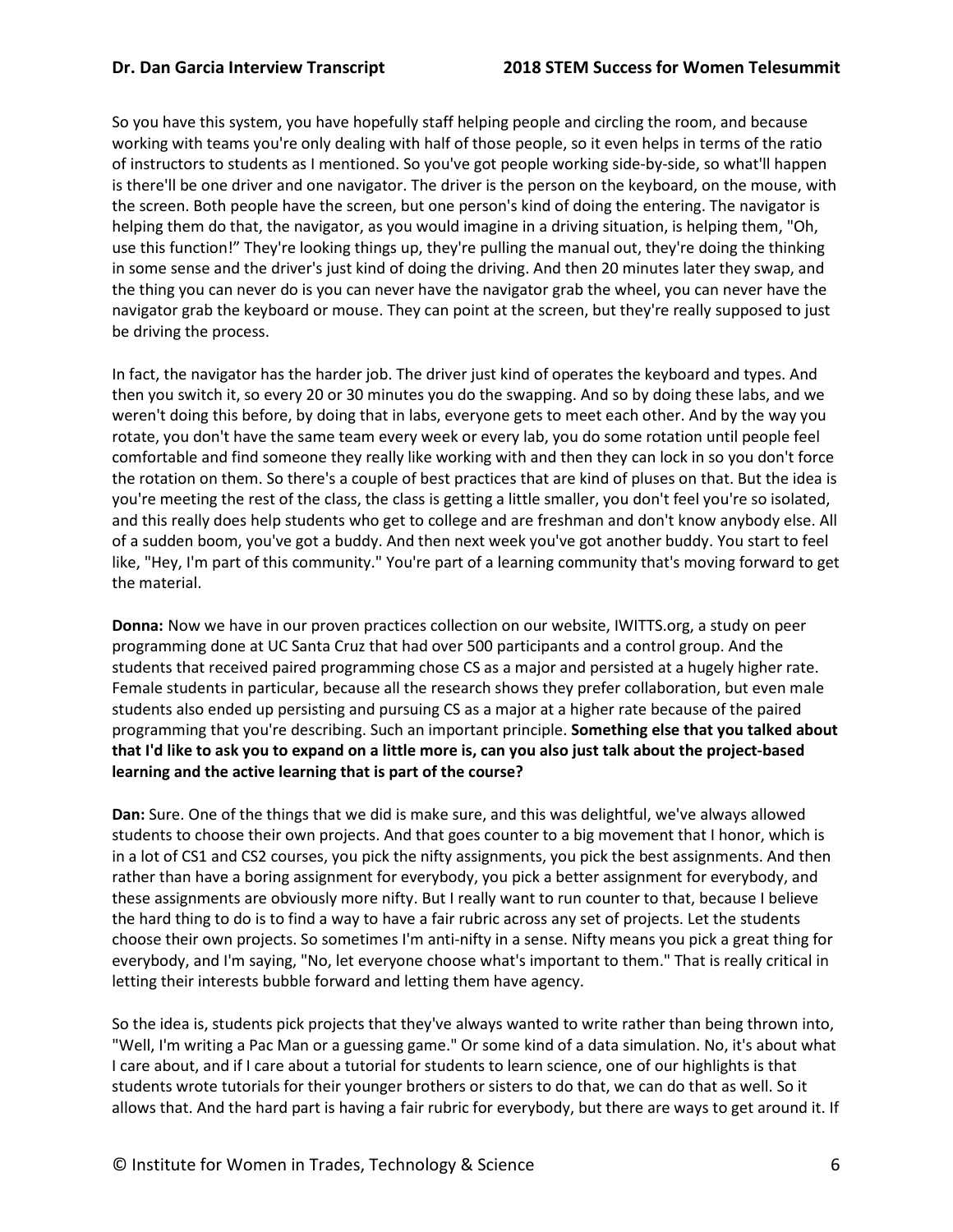you make the rubric clear to students in advance, here's where the points are going to be generated, and just make sure they hit all these marks, we can do that. And that didn't come from us, we were doing it independently but then when CS Principles came along, I remember a phone call from Jan, I was in Chicago. She said, "Dan, what do you think about having a performance task where students will do a project in the class and have that count toward their final College Board grade?" And I said, "I love it!" Literally, they said "Shh!" Because I had taken the phone call outside of a meeting, I said, "No, this is amazing! We're already doing it and it's working great!"

In addition, we do this for programming, and I've talked about only programming so far, but one of the really important things I need to talk about is the social implications of computing. As I mentioned one of the seven big ideas was global impact. So that's one of the things that we were never doing in our early course but we were so delighted to bring in some of the things that Brian Harvey had been doing. And he's in our seniors and juniors version of social implications in computing course that I'm now currently teaching, we're bringing that down into the non-majors classes. So every single class we bring a piece from the news, and we say, "This is how computing is affecting your life and my life." And what I've heard from some high school teachers, this is in terms of best practices we've learned from our PD, professional development, is let the students choose the news items.

So now you're letting the students go and pick two or three, they'll read the *New York Times*, they'll read CNN, they'll read *Technology Review*, they'll find some news that they care about. Maybe it's more about video games than not, whatever, they care about it. And they're bringing that and they're sharing it with the class. So we've heard that is the best practice for folks in high school. Again, there's that agency, what do they care about? They care about loss of privacy, they might care about Facebook, they don't care about the corporate issues. Mostly when you read the tech articles it's mostly about the business, "Oh, Amazon stock is doing this." They don't care about that as much, they do care about the apps that they're using and the privacy that they're losing. So the students bring that and that really, really does work.

So bringing computing in the news every day to your classes. And that doesn't have to be something about just non-majors classes. That could happen at every single computer science class that's happening across the country at every level. Here's what's happening in the news, here's how it's affecting you.

### **Donna: So I'm curious, do you see some differences when you have students choosing their own projects? Do you see a maybe more diverse set of projects than maybe what is given out across the board as standard projects?**

**Dan:** Yeah, it's interesting you mention that. There's the obvious thing, which I'm sorry to my students who have fallen into the trap, but we don't let them have violent games. If it's a game it can't have any shooting aspect to it and no gore obviously, we don't want to have an 'R rated' game. But we still have, you know, you're a rocket and you want to shoot down the thing. That's okay because it's not gory and you're just doing kind of a Pac Man era thing. I see men choose, my male students, choosing the shooting games more. There's a tank game, there's kind of a zombie thing. Whenever you have games the games end up being kind of Mortal Kombat-y things. But they always tame them down, but it's more kind of battle games from men and I almost never see that for women. What I do see from my young women students who choose a game, is in the same way, you remember Ms. Pac Man was the game that many women at the time were gravitating towards. So I'll see Pong and Snake and Connect 4 and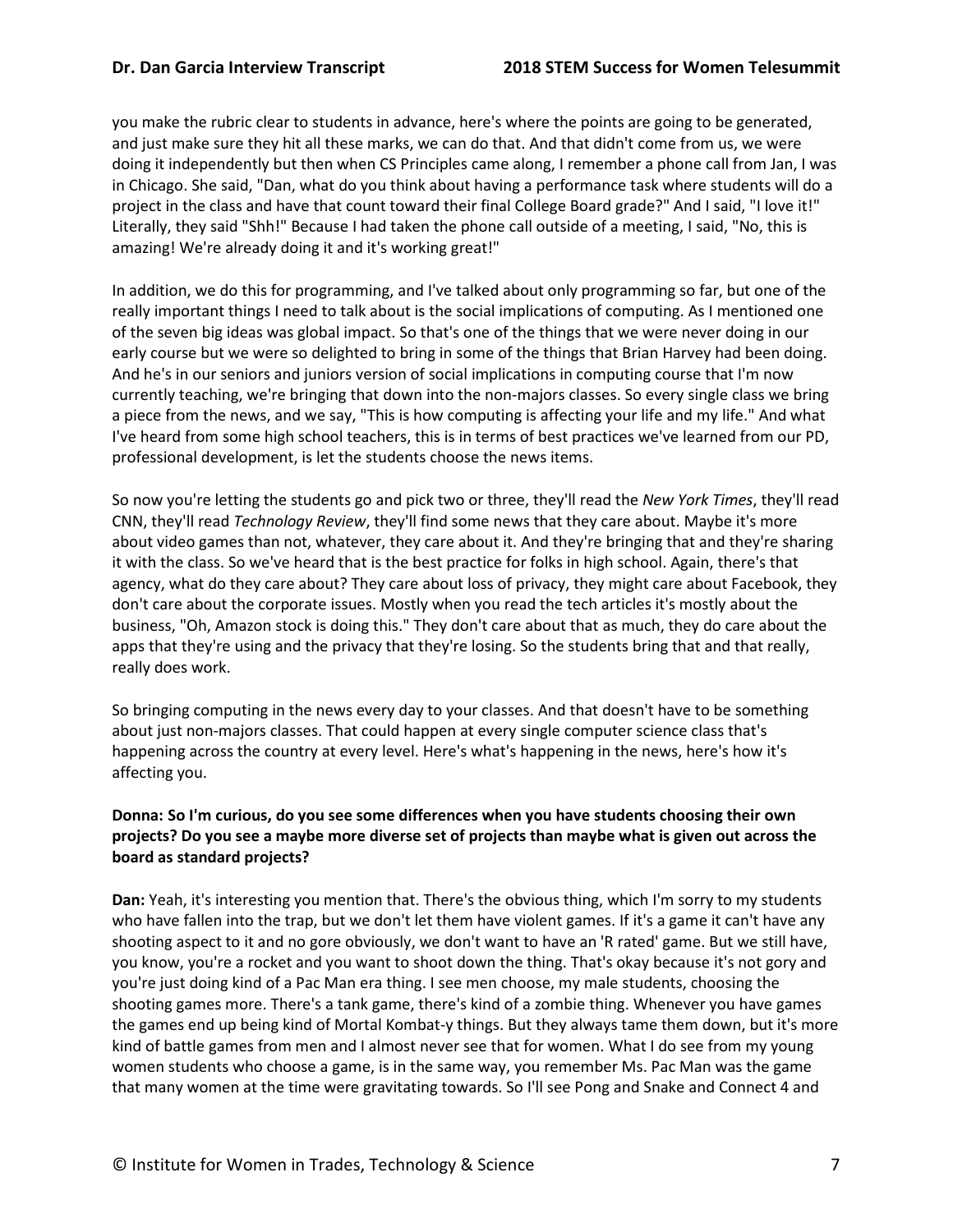other board games and traditional games. I don't typically see violent video games. So violence does seem to bubble its way down across gender lines, so I see less of that.

I also see more tutorials, a lot of female students choosing things to teach other students that have more meaning, to bring more meaning to the world. When we were picking a couple of projects to choose to highlight for our edX class, we offer a class on edX, an online learning class. And we didn't do this intentionally, we just picked a couple of star students who had won some awards. Every December we pick the best five projects and we have them stand up in front of a group of 500 local high school students and then we show them projects. We don't pick them to kind of make diverse projects, we just pick the best five and we hope that they're diverse. And the ones we picked were tutorial about teaching science and the one that we picked from the other team that was chosen had two boys and it was again a tower defense game, like you drop some towers down. So it really was not intentional to do it across those two lines but that was exactly a microcosm of the kind of projects that women and male students choose.

**Donna:** Great. And I, myself, was asked, "Should we do away with all of the games in computer science?" on an NPR interview, and I said, "I don't think we should do away with games, I think we should expand it so that it also includes social interests or tutorials or things that help, so that you have the full range of things that will engage students." But I really love what you've pointed out to our listeners, which is that when the students themselves get to choose the project, I think that that helps with diversity of projects, but also it's what most engages them at all levels. So I think that's a really important principle.

**Another thing that I want to ask you about, before I move on to some of our questions, is can you just talk about in terms of active learning in the labs?** I know that in our pre-discussion before you said that is also a very important element of your course, so could you speak to that a bit as well?

**Dan:** Sure. So the active learning actually happens across the different elements of our class. There was a movement that I really believe in which is "moving from a sage on the stage to a guide on the side" and what that means is you're moving a lecture-centric course to a lab-centric course. And my colleague was really a proponent of this and a huge influence on our design. We have seven contacts with our students a week, and that's the most on the campus. We said, "As we're making a new course, let's get the most time with our students, so when they're getting confused they're with us." So we changed it from one hour, two hours of lab a week to four hours of lab a week, and that's a big deal. It means you have to come up with four hours of activities to do.

This happens in high school, in high school this isn't unusual. People know you shouldn't be talking at them. But that hasn't bubbled to the university, people are still creating courses today where they're basing it around the fact that they are the sage, they want to make a course where they're just going to talk on stage a lot. That's not where deep learning happens, deep learning and real investment happens when they work on a project they care about. So that's critical, is having it lab-centric. And as I mentioned, it's paired programming so they're really enjoying their time in lab.

Even if you have some lectures, we do have two hours of lectures a week, we have it active learning. So the active learning angle is that we have clickers in our class, and that means roughly I'll go 10 minutes or 15 minutes or sometimes even five, and then ask a question and pause, and then we give clickers out. We've actually put some investment in so the clickers are actually given to the students--they don't have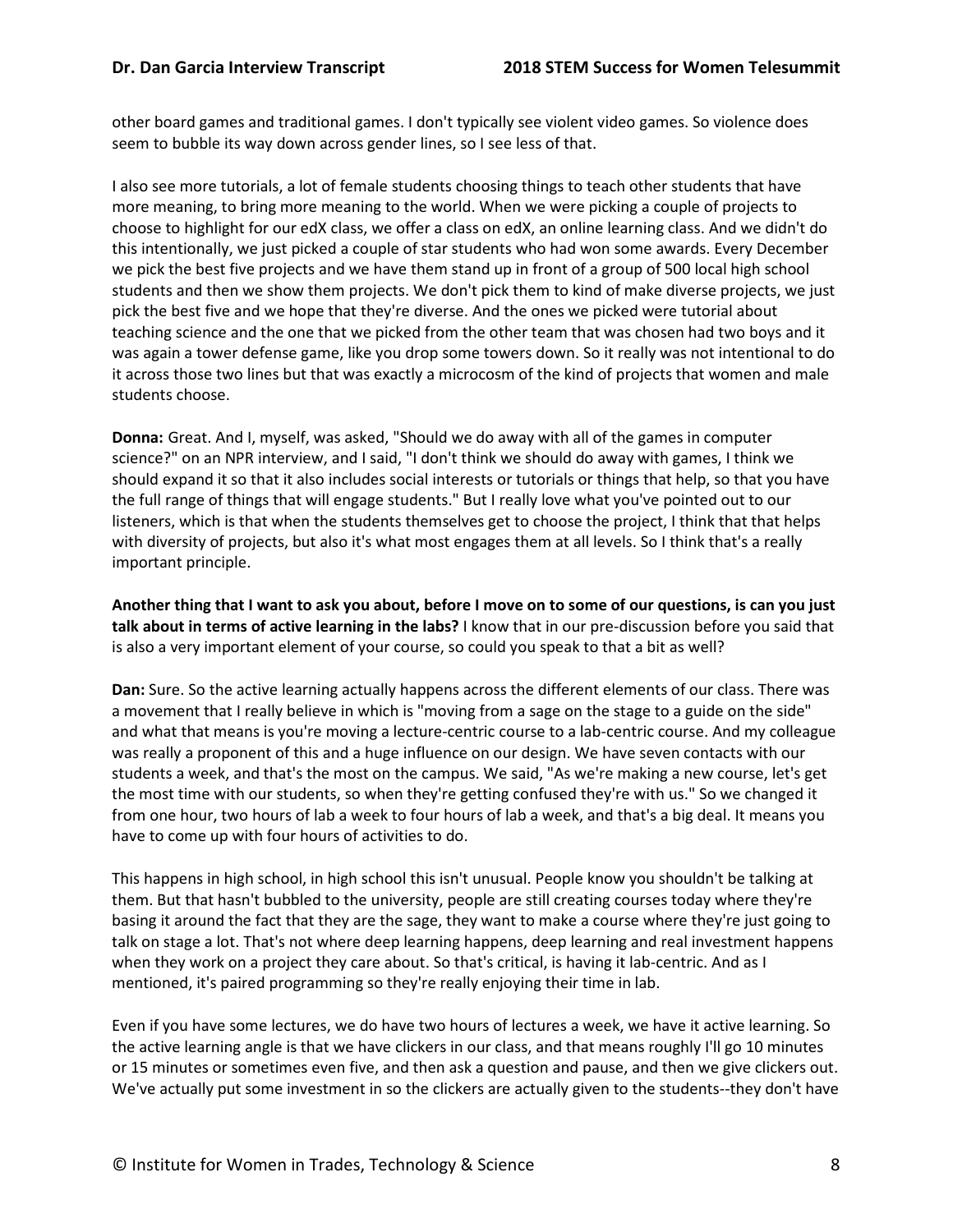to pay for them. So the entire course is free, that's unheard of, to give clickers out on our campus. But we get the clickers out, we get them checked back at the end of the year.

So you ask a question, the students think about it, mull it over, and then answer. Then you see the histogram, and then then you let the students talk to each other. This is called peer instruction, this came from Eric Masseur of Harvard University who is a physics teacher who wrote a book about it. So the idea is you talk to your neighbor about it, you're teaching your neighbor why you thought it was B and they're teaching why they thought it was C. And then you decide to hold hands and sing Kumbaya and you have to vote the same vote. So you have to kind of convince each other and come to a consensus. And then as the instructor you take a look at the histogram and you say, "Oh wow, you're all perfect, you're all on task and you all got it right, so let's not dwell on it and move on." Or if they're not right, you can stop the class right there. So you have to allow a little bit of flex time in class to allow that active learning to happen. As I mentioned, the two big things is we move from sage on the stage to guide on the side and we have active learning and lecture.

**Donna:** And what I love about the clickers is that there's a lot of research that shows that the majority of female students are reluctant to ask a question in front of the rest of the class, especially in a large setting. So when they're using the clickers to give feedback they don't have to ask a question in front of everybody and they're still part of the feedback loop. **The other thing, in terms of talking about your lab hours, could you talk about the lab assistants? Are they diverse?**

**Dan:** Oh my goodness, that I think is the thing that really is the hallmark of our class. From the beginning, it wasn't like this course invented the lab assistant model, they're called academic field study, folks who are just working in an environment where they're getting credit to help. And you can do lots of different things for academic field study, you can do outreach in high school. But in our version of academic field study they work in and support the labs. So these are students who get credit to help with this, and we're mentoring them. It's like a class, so we're helping them be better lab assistants and better teachers. And that mentoring really makes a difference because the way you work into our student staff is you become a lab assistant or you are an academic field study assistant. And then you move into a reader, which is a grader. And then you move into a teaching assistant (TA), and then you become the head TA, and then we actually have opportunities for summer instruction.

So you can be the lead instructor if you work your way all the way to the top, and it's amazing to watch how good they are, and it's hard to pick the best "lab assistant" to become the grader, harder to pick the best grader to become TA. But we do that and we get great, outstanding folks. But when we looked at it, even in the beginning, as I mentioned our class was 45% women, so if you just take a scoop of these amazing folks who really are interested in teaching and have them be lab assistants, you're going to find 45%. So we regularly have 50% or more lab assistants, and that has influenced our readers, who are now 50% female, has influenced our TAs, and now I have 12 TAs and guess what, six are female and six are male.

When you look up, you're in lab, or you're down deep in code, and you look up and somebody who's coming to answer your question looks like you. And that's not just women. Also represented are minorities who are part of our group, we haven't mentioned that yet, but we're doing great with that. We're setting some campus records for that in terms of intro courses. But we haven't been as public about that because we're still working on those numbers and we'd like to be better. But the key is, all of that brings into the ecosystem of the course, where everywhere you look it feels gender equal. And right now I have two amazing head teaching assistants, Laura and Monsie, and guess what, they're two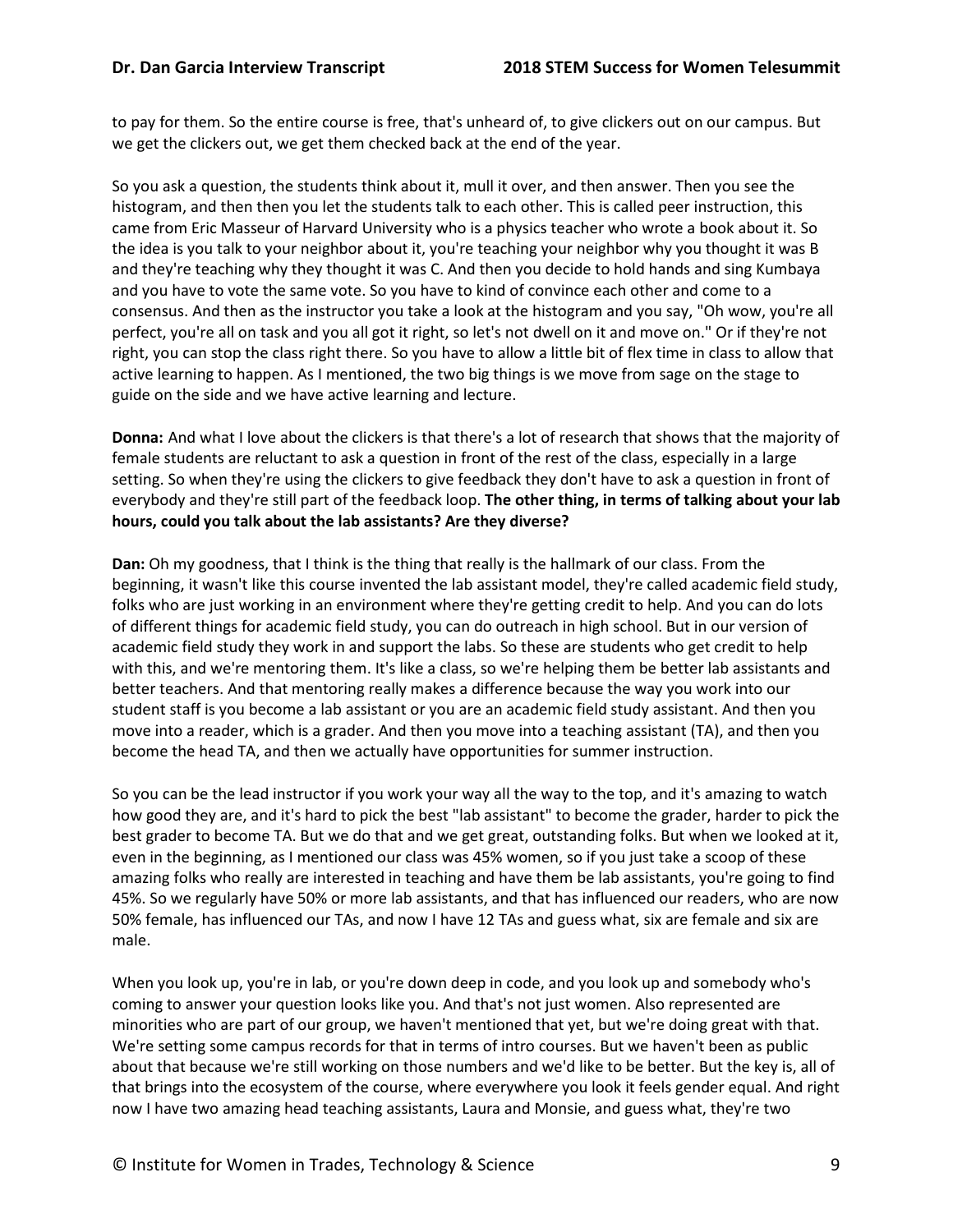wonderful female students. So the leadership of the class is female driven, it's just delightful at all levels to have gender equality and not have to have it be a big deal. It's just that what happens, if you have a pool of students and the pool is diverse then the staff that you're drawing from is diverse.

It really feels that once you get over the hump, once you get over the past point where you're kind of around 50%, it's not a big deal. It's now going to be this way forever because I can't imagine anything changing about the system of CS10. So that's a key piece of that as well. We haven't mentioned this, but also it has to be mentioned, it's a graphical language we use which is now Snap!, so BYOB became Snap!, which again is led by Jens and has some support from SAT and other folks. Snap! is amazing, it's pretty, it's a pretty programming language, and you don't have the textual syntax errors. So people are still living at the intro space still thinking that the best way to teach young kids to program is typing, and people can't type. They're making comment errors, they're forgetting a semicolon. They're just frustrated by syntax. And if you live in a blocks world it really does look like pseudocode. So there are just so many benefits at the intro level. And there's a couple of conferences about that and talking about the papers proving that.

People need to kind of realize and wake up to the fact that blocks programming is the way that you should be teaching intro programming, and many people have kind of bought into that, but many people haven't. What's nice is that some systems actually allow you to go back and forth, which is really nice. So the first "N" weeks you're in blocks work, and then in the same system you can drag a slider and it becomes text. There are some things you can certainly do better in text than you can blocks, like copy and paste and replace all, and many, many things at the early level that you can do better at a block level. So we stay in Snap! in the blocks language, and then at the last part of our course, because our next course for majors is in Python, we actually have a smooth transition to Python so that when they get into the first course for majors they've seen Python before.

So again, one of the goals of our course is to serve the campus, one of our goals is to, of course, is to provide them with success in their first course for majors. So by having kind of a unit in Python, it really does help flow into the first course for majors which is really nice.

**Donna:** One of the things that I'm hearing, and I just want to comment on, is that in the those initial two years you did the white boarding and the brainstorming and you've given credit to many other educators and leaders at the National Science Foundation at the program level to come together and develop this. But once you did and you piloted it and it was half female and you incorporated all of these principles that we've talked about, it sounds like it's been pretty organic. So you've got what I would describe as a positive loop on broadening participation, for women in particular but also, as you say, for minorities, people of color, and that's something that you're still working and growing on. So it attracts female students, then they become part of your teaching, labs to teaching assistants, and so then you've got this organic loop where you broaden participation, which is really a beautiful thing.

### **As a last question, before we go on to the questions that we have from participants, for those who are listening and would like to get started on incorporating some of these principles or creating their own organic broadening participation loop in their CS course, how would you recommend they get started?**

**Dan:** There's a couple things, I've been thinking about this a fair bit. If you have an existing course, let's say you're one of a team of folks that has to teach a course and you don't really have the opportunity to revisit and do as I said, put the whole thing on the table and whiteboard the future. If you can't really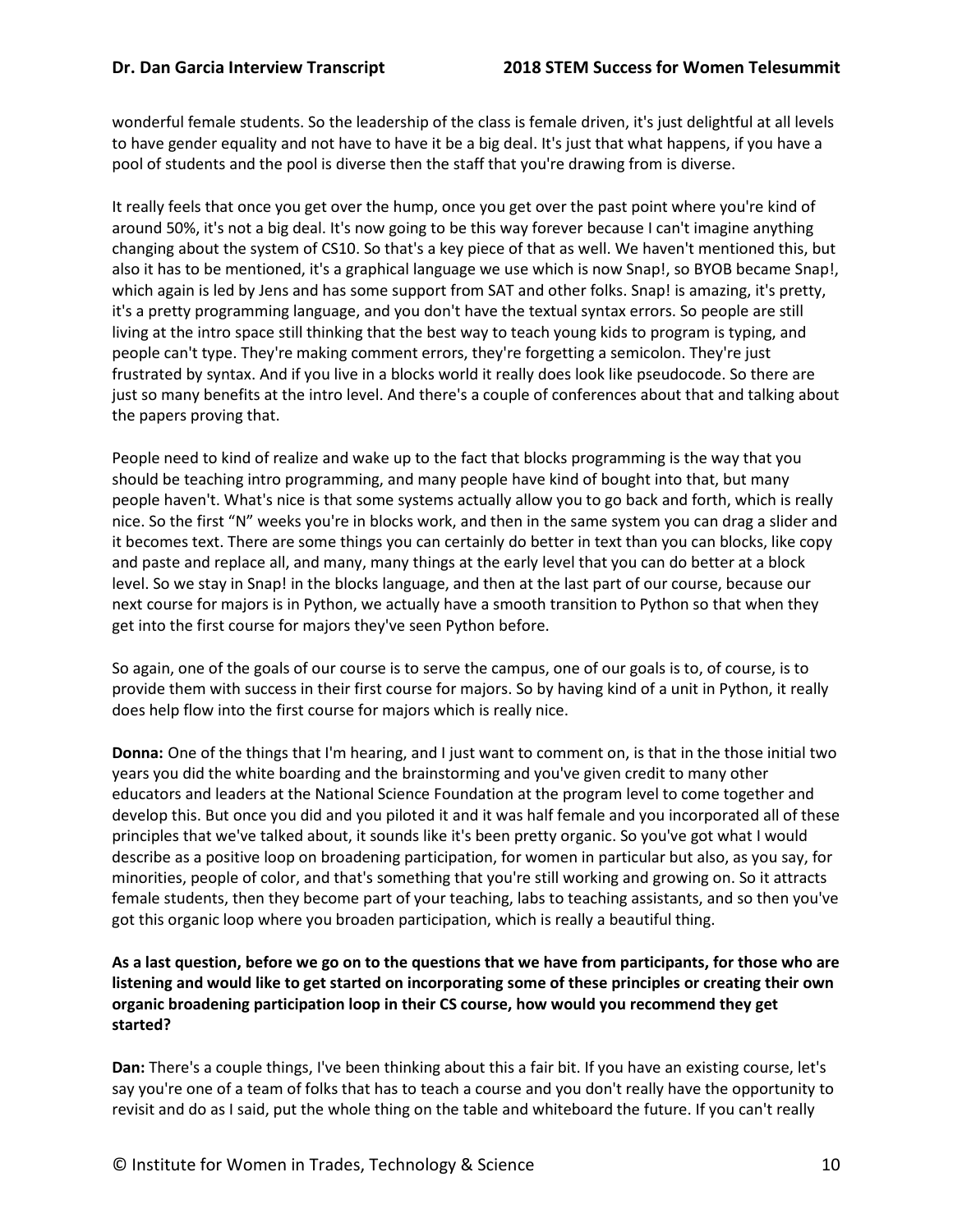redesign your course, here are lots of things that you can do already in your course, in every computer science course across the country. Number one, let the students choose their own projects. We mentioned the importance of that. Number two, think about a paired programming approach to how you do your labs if you can. Number three, think about computing in the news. Think about bringing the impact of computing, the social implications of computing. And don't just use computing in the news to talk about the latest feature, the new hot things. Talk about some of the issues, talk about some of the privacy implications, talk about some of the data breaches, talk about some of the problems with Cambridge Analytica. Think about those things.

Bring active learning to your lecturing. If you're going to be doing lecturing, try to stop every 10 minutes and have these clickers. There are lots of other pieces of software that you can do, there's clickers, which is you print something on paper and it has different patterns. And the cellphones, you can hold your cellphone and the cellphone can read the room. It's a really delightful non-computer technology that can do the same kind of thing. So basically break up your lecture, if you have any lectures at all break that up and do that. What I didn't mention about this is if you have guest speakers, try to make your guest speakers diverse. In "Beauty and Joy of Computing" this semester we've got six guest speakers and five of them are women. I leaned it that way because I'm on stage for most of the class and I'm bringing a Hispanic male voice to the table, but let's bring some diverse female voices to the table.

So I'm having some of the best female professors, who are doing some exciting research and they're amazing. And they're both allowing a different voice to be heard, but also they're letting young women say, "Wow, I could be that. Look at that, that's someone I could be." There's a common phrase, "You have to see it to be it." So if all you see are the traditional white bearded men teaching you, then you don't really see yourself in that position because look who's the professor now, but having a more diverse faculty certainly helps. If you can't make changes to that, that's obviously a slow process, bring guest speakers that are diverse as much as you can.

Think about project-based learning, think about less lecturing and more lab and project work and putting more emphasis on that. Think about project work in teams, so not just a solo project but allowing teams. And a lot of people say, "Well, if we let teams happen then you'll never have the proof that the student knows their material." Well, that'll happen through the exams and that'll happen through other courses, but in the intro courses certainly let them work in teams up to two or three. We haven't tried bigger, although bigger has been attempted by other folks. And again, in any way possible think how you can connect your courses to this interest.

One of the things we did, it's fascinating, we always had an essay. You're not just reading and writing about this data privacy. By the way we have lots of links and reading assignments. Our "Beauty and Joy of Computing" course has reading assignments every week. You've never heard of a computer science class having a reading assignment. Sometimes it's a TED talk, sometimes it's a New York Times report, sometimes it's something deeper. But we'll try to have that element, and we try to back that up with having reading quizzes once a week to make sure that they do that and we have discussion time to talk about that as well. But one of the things my TA Luke Siegers did, he came and said, "Dan, you're having students write an essay, a page or two of what they've learned or of something that they want to research, and you only hand it to us the staff who grades it and gives it back to the students. Well, why don't you let the students grade each other and give comments to each other?" So I said, "What a delightful idea!"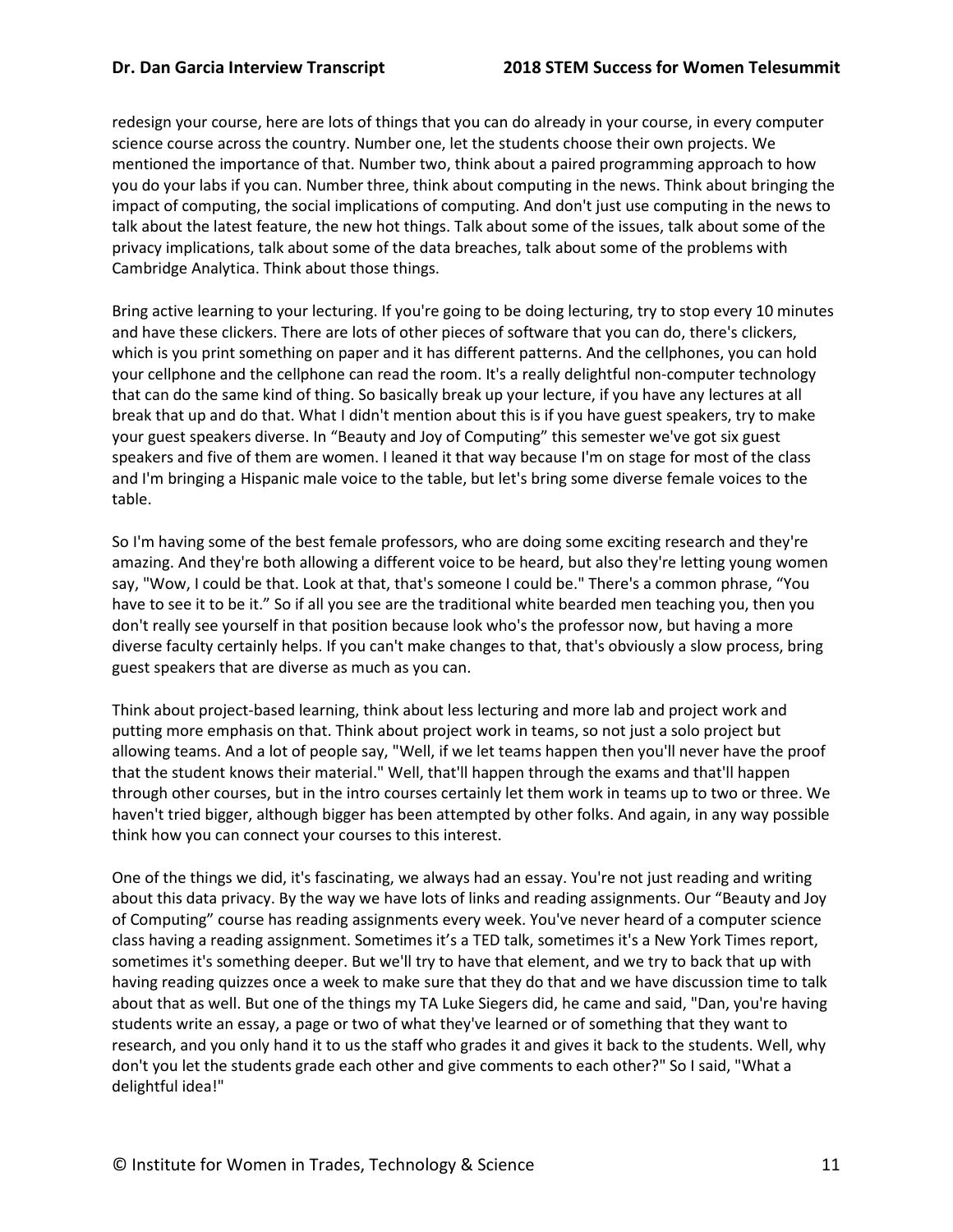So we don't let them grade each other fully, but what we let them do is we have them, we force them, to post their essays in a public forum. We use Piazza, a delightful website we use to kind of allow student to student teaching happen. So we create a special Piazza for this and we have a special forum for this and we have the students post their essay into the forum, and then we require that the students comment on each other's essay. So again, it's not just of the agency of "Well, I got to write about what I care about," but I also got to read about what I care about. We force the students to read the student the left, to read the student to the right, and then third option is they read any student they want to.

So you have a student who writes something particular interesting about the new video game or virtual reality, and all the students who have that third free, they can read any essay, they'll read that student. So you kind of get a sense of how popular your essay was by how many students choose their free essay to be the one that they read. And you have to read it, digest it, and just like you'd have on a LinkedIn post, someone posts a thing and you might write a paragraph response, we ask everybody to digest it and have a paragraph response. And we grade them on the paragraph response, we grade them on, "Did you really the read the article the person read, and did you have a thoughtful response to that?" So we create this kind of dynamic social aspect to the social implications of computing which has become a really wonderful thing that just runs itself, as I mentioned.

So those are a couple of things that you can bring into almost any course. Everything I mentioned before is things you can do at any course. At a larger scale, if you're teaching a non-majors course, really do think about CS Principles, think about some of the delightful work that's been done--us and other courses in terms of copying our work. Most of the folks who I know, who created these non-major courses, have their work available as Creative Commons. Which means everything that I've done is available for free to anyone, all you gotta do is give credit, that's all you gotta do. It's yours. And don't make money on it. It's noncommercial, ShareAlike, take it and use it. We even have a modification lab, so you take it, you want to twist it, you don't even have to ask me. The Creative Commons license we've chosen allows you to just borrow whatever pieces you want and it's yours, just make sure you give us credit at the end of the day and don't earn money on it, which is fine.

So most people are doing that. So grab the best pieces of these courses and build your own non-majors course and really rethink that, bring in data that students really want to use, and let the students use their own data. So as much as possible try to rethink your courses and rethink what's really important. It's always healthy to rethink your courses for the new age, but as much as possible think about what you can. And take some of those seven great ideas from CS Principles and bring those into your course if possible.

**Donna:** Those are lots of great suggestions. So as you say, even if you yourself are an individual professor or instructor, you'll have many avenues for getting started. I myself attended a couple of your classes online in preparation for this interview, it was a lot of fun. Now it's time to take the questions from the listeners. I see that we have a number of questions already.

So the first question is *"One of my favorite first courses in computer science taught us to solve problems and allowed us to choose a language to use since languages have various strengths and weaknesses. What do you think about this approach?"*

**Dan:** That's a fascinating question, thank you for that. That's even taking my "let the students choose" one level above that. I would say that if you have never programmed before, I don't know if you would know where to go. I don't know if you'd have a place where, "Here's 12 languages, choose one of them."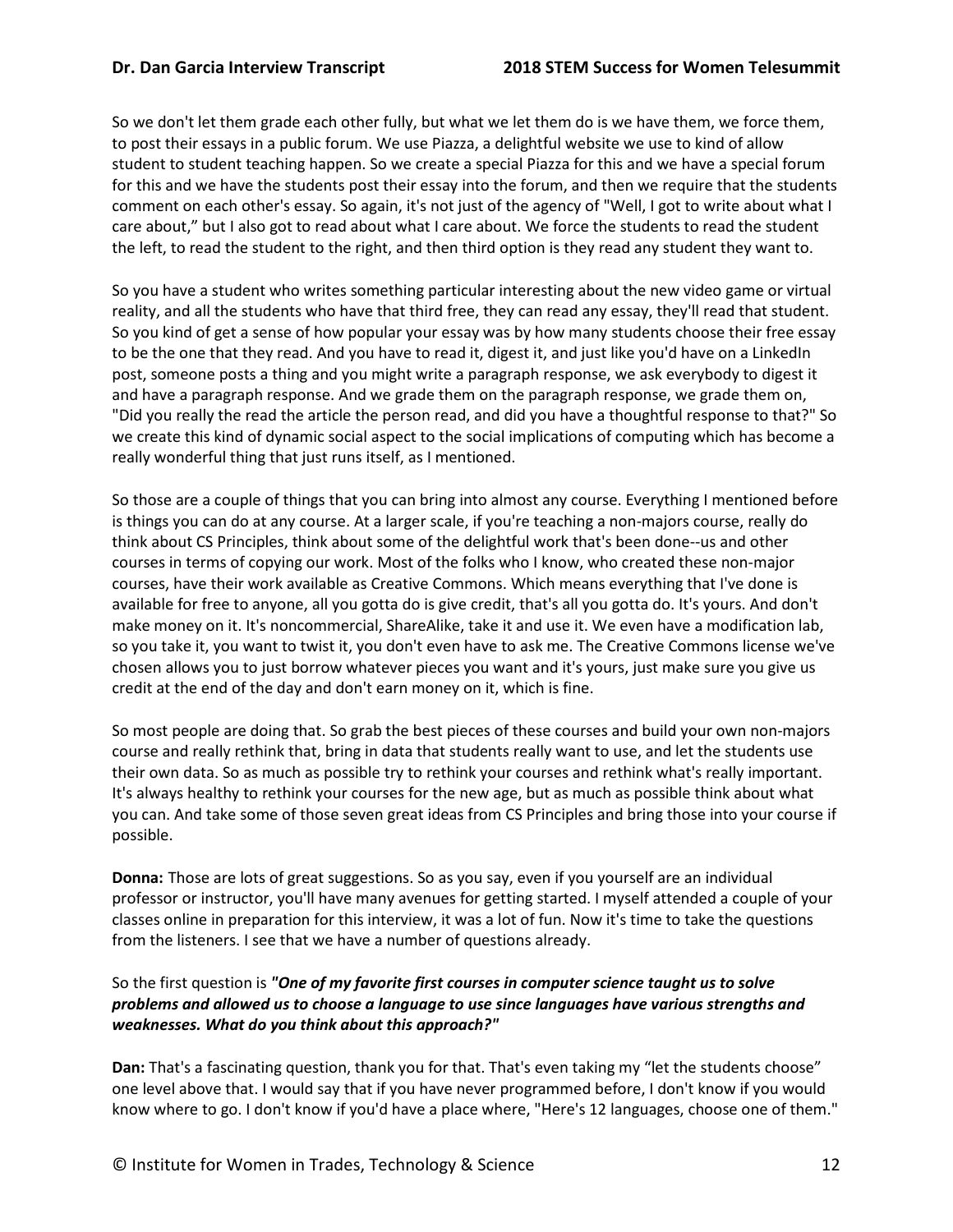And then you've got kind of the Tower of Babel where everyone chooses a different one. So I can see how that could work for maybe a little bit later on in the process. There actually are different approaches. I did a study with Jeff Forbes of Duke University, we interviewed the top 32 PhD-granting institutions as chosen by *US News & World Report*, and we asked them what they were doing in their first course, second course, and third course for majors. And every once in a while someone would take a very language-breadth approach.

What they were doing is in their intro course they said, "You know what, there's a ton of languages out there, we're going to expose you explicitly to six or seven or ten of them, and talk about the various benefits of each one of them." So that's kind of a different approach on to the CS1 space, and again it's controlled by the instructor, they have exercises in that particular language, and they're kind of doing it lead from the team. I think if you do it wide open, I think it will be harder for students to know what to choose in terms of what the benefits are. They don't even know how to do a Hello, World! yet, so you've got a language. The other challenges might be that the teaching staff might not know the language, and so when a question comes up if you actually have no formal language, other than a stack overflow or something, if you have no way to give those resources to the students that can really be a challenge.

That said, I'm volunteering in high schools, Technology Education and Literacy in Schools (TEALS) is an amazing program that comes out of Microsoft, and they let anybody volunteer in a high school as kind of a co-teacher or lab assistant model. So I'm volunteering at a high school for a year, teaching BJC. It's kind of a funny "eat your own dog food" experience. And the teacher I work with, Ms. Jen Dirkson, is amazing. And one of the things she had done the year before I got there was she taught the intro course, and then the last month or two she lets the students do any project they want to, including teach themselves a new language and then do a project in that language. So a student wanted to do some robot stuff and they learned how to do this. They wanted to do some Arduino, they did that.

So there is a space to do wide open projects. In fact, for our final projects, we let our final projects be in any language. Now most people coming into our non-majors course know no other language and so they've only seen Python or Snap!. We certainly encourage people to do Python and Snap! because we'll support that, but if someone were to do something else, I don't know what I would say in my own course if they chose one of the two languages we haven't chosen, but Ms. Dirkson, she lets them choose anything. Even if she doesn't know how to do it, she'll work with them, "Well let's find resources on the web!" And she works with them. So I really do appreciate that kind of letting them be open at the end for a project, and even if that being open at the end includes letting them choose their own language, it's quite interesting. So I think there's ways to do that successfully, I think it'd be a challenge at the starting point for CS0.

## **Donna:** Sure, sure. Well we have two questions related to pair programming next. So one of them is *"Do you explicitly train students to be supportive partners when they're doing the paired programming?"*

**Dan:** So we do that in a couple of ways. One of them is, there are a couple of videos online about how to do paired programming well and how to do paired programming poorly. It's kind of a funny video where a pair pretends to be really a bad pair, where you're grabbing the keyboard. So we have students watch that. We also in our early labs actually, we kind of roughly timed how long each page takes, and so kind of on the fifth page, which is about 20 minutes, by the way don't tell the students that, it will say, "Okay, now time to switch." And there's a little animation that shows the partners switching seats. So we do this for the first couple of labs that reminds them, because otherwise they'll forget and they'll just lock in as one person's driver and one person's navigator for the whole time. And it's really easy to get into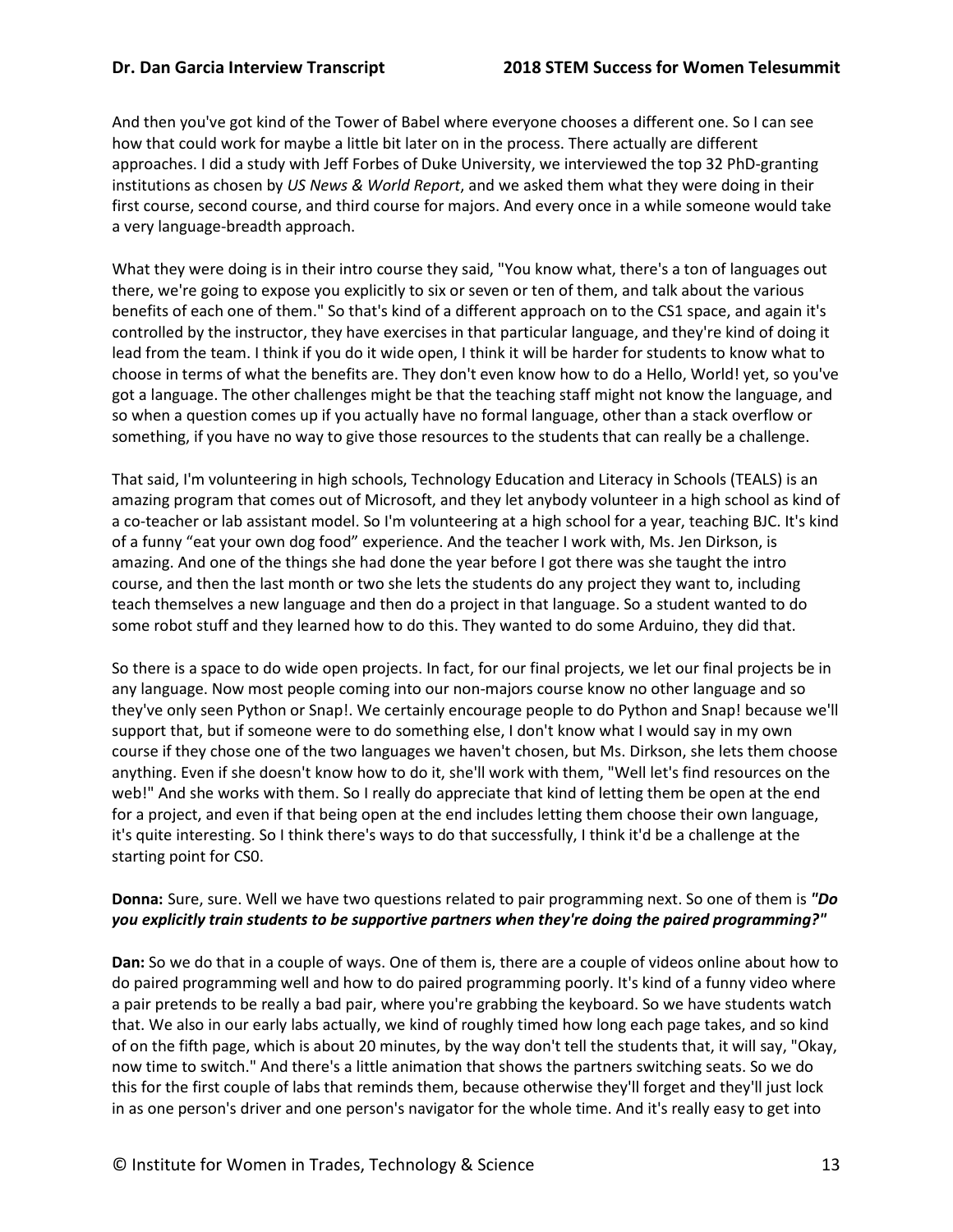that, if someone is a faster typer and you feel better in your role, it's really easy to get stuck in that rut where you don't swap.

Also by the way, our TAs are way trained in terms of what makes a good paired programming and what isn't, and when they see it not being so healthy they'll intervene. So I think it helps for both the staff to know what makes a good team and what doesn't to be able to say, "I just saw you grab the keyboard and reach across, not so good." Or "I see you're not tilting the screen so the other partner can't see." They might have one superstar and one weaker student and it might be how the pairs happen to be chosen and you'll see the superstar just keeps the screen faced towards them and really is just ignoring, so you gotta step in and make sure that doesn't happen.

There's also been work in terms of how do you choose those pairs? Do you let the pairs randomly choose each other? Do you ever let the top student in your class pair with the weakest student in your class? So that can be a challenge if the difference is really far, so trying to keep the rough differences in abilities roughly the same can also be something you can do help successful pairs.

### **Donna:** And that was the other question, which is **"***how do you suggest pairing students? And so do you in fact pair them versus letting them choose themselves?"*

**Dan:** So what we typically do in our class, and there's lots of different ways to do it and people are locked in on their way of being better. We let them choose their own pair, but then we force a rotation, and I think I mentioned that. So it's not like you're locked in a pair, because if a pair is dysfunctional you want to get out of that. What's hard is if you have an odd number of people, and if you have an odd number let a pair of three happen. And that's a little bit harder, to have all three be engaged, but at the very least nobody has to work solo.

So you let them pair randomly. I'm not in the labs as much, my TAs are in the lab, but I guess sometimes if someone doesn't want to work with somebody, it's like you get picked last on the basketball team right and it's obvious that you were not the one, so if you have trouble finding a partner that can be I guess hard. But finally, you get somebody and the TAs can help with that. One of the things we do to make sure there's always a balanced team, you line everybody up and kind of do some shuffling like a random seating then and just sit down quickly say when the music stops. You don't have to be as silly as that, but if there's any issue of how to do pairing that can work. But then you tell them they can't ever pair with the same person again until I tell you. The next "N", well the question is what is "N"? How long do you force these rotations? Do you make sure everyone's paired with everybody else before you let them choose their favorite person to work with or not?

And what's actually funny about it is sometimes when people choose their best friend, they're not the best team because they talk too much. That was how it worked in high school, and we had people who were always best buddies and they end up being fun and high-fiving, but they're actually not as efficient as if they worked with somebody who is more serious. It's actually kind of funny when you let them choose their favorite person and that's not the best for them.

So then what we do is we let them go five or six labs in of forced randomness every single lab, which is a two-hour lab. And then the seventh, and by the way just by the seventh, that's when they need to start grabbing a partner for their projects. We actually force project work as well, we don't let them work solo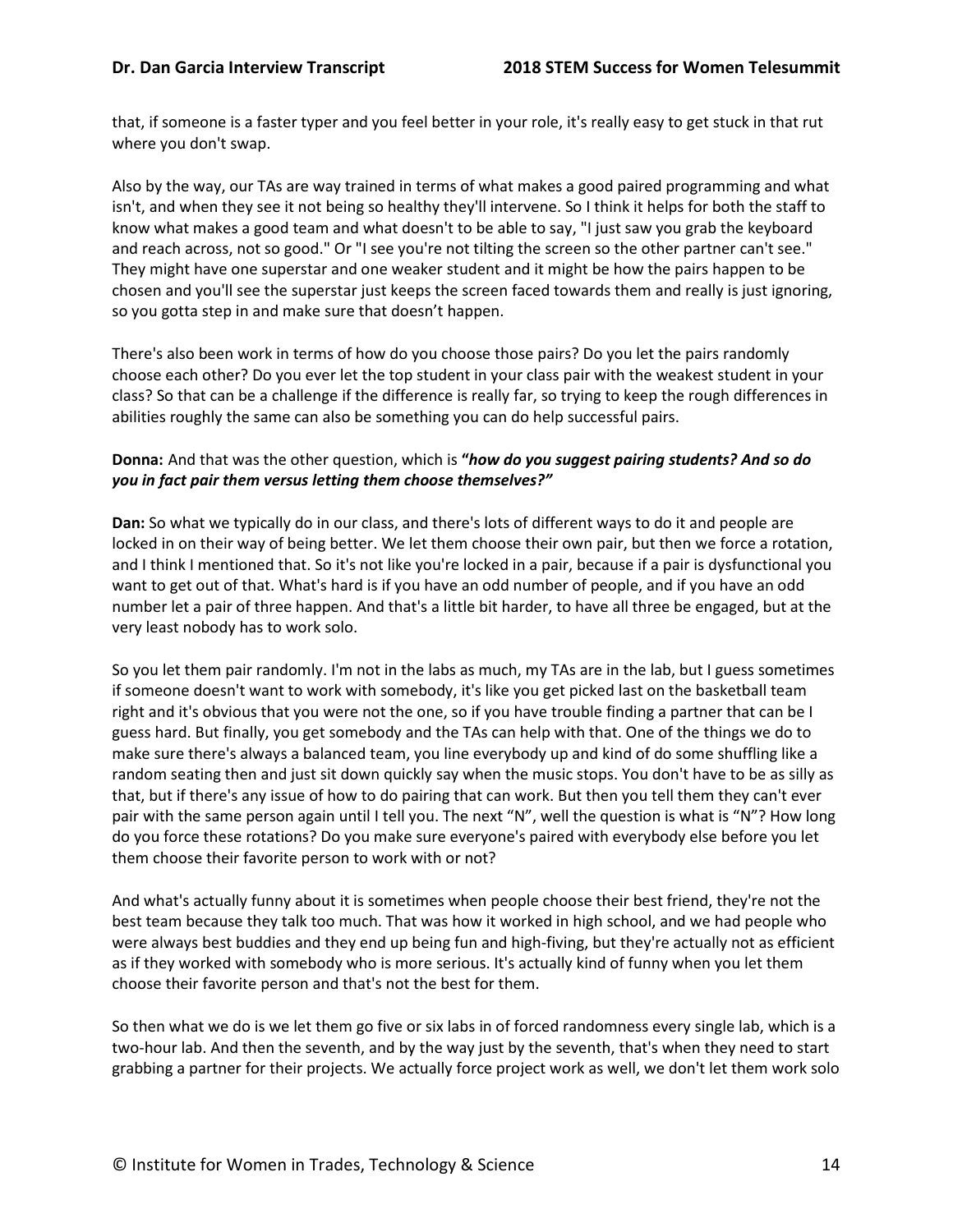for projects. So just about then it's time to start thinking about your first project partner. So you're kind of settling in your lab as who's your person you'd like to work with.

It's funny, I haven't been there for that, but that's kind of like getting dates for the dance. Who chooses what. Obviously there's uncomfortable portions. Maybe there are better ways to run that, but where you're not being chosen, you finally get chosen, and I guess that's the person you're working with. So I haven't been there for that, but I guess there's always that uncomfortable last stage of how that's done.

I guess it can be done well, this also is what's called the stable marriage problem. Where everyone could put in their preferences and you could run software that says "I put in all your preferences of who you want to work with!" And then we've chosen based on optimizing your preferences, so that's often how school choice is done at some of these lottery schools and some of that. So you could do it with more computer science but we just kind of let it happen organically, but again we could do it with a little bit more heavyweight pieces of software behind it. We haven't done that though.

**Donna:** I went to a presentation with someone who was a physics major at Harvard and his mother was a diversity officer at one of the Ivy League colleges, and he actually created a piece of software that did exactly that, like he put in all of the weighting factors and et cetera. So it's interesting.

**Dan:** You could rank order your top three, "I've worked with seven people, here's my top three." And then try to optimize that.

**Donna:** Yeah. So two more questions. So one of the questions is, *"Could you see your type of course at a community college?"* We have a lot of community college listeners.

**Dan:** Oh my gosh, 100% yes. You had me at hello for that one. This is a non-majors course. There are people who are coming in from high school having never taken computer science before, so it's great for this course, CS Principles is great for that. I got a four-year school and there are people coming to our four-year school who haven't programmed before. There's a great space for that. So in terms of kind of modeling for that, you obviously have people coming to community colleges who haven't programmed before. And even if they haven't programmed before they might have done a little bit, and it's really nice to have a great course like that again, like CS Principles like "Beauty and Joy of Computing", really does capture much more than just programming.

A lot of times I see more vocational courses at two-year schools, because you're trying to prepare people for the workforce, and that's a very reasonable thing to do, but you also would like to have a course that summarizes it all. This computer science, this is the field. This is the limitations of computing. One of the lectures that we teach is the "Limitations of Computing". Computers can't do everything. There are limits to size of the numbers you have, limits to what kind of problems can be solved, and how long it takes. So those things are what makes this course special, so there's certainly 100% room for a non-majors really inspiring course at the community college at two-year levels, certainly.

**Donna:** Great. Now I see a question, *"What would be the best URL to go to see your videos, for those that are interested?"*